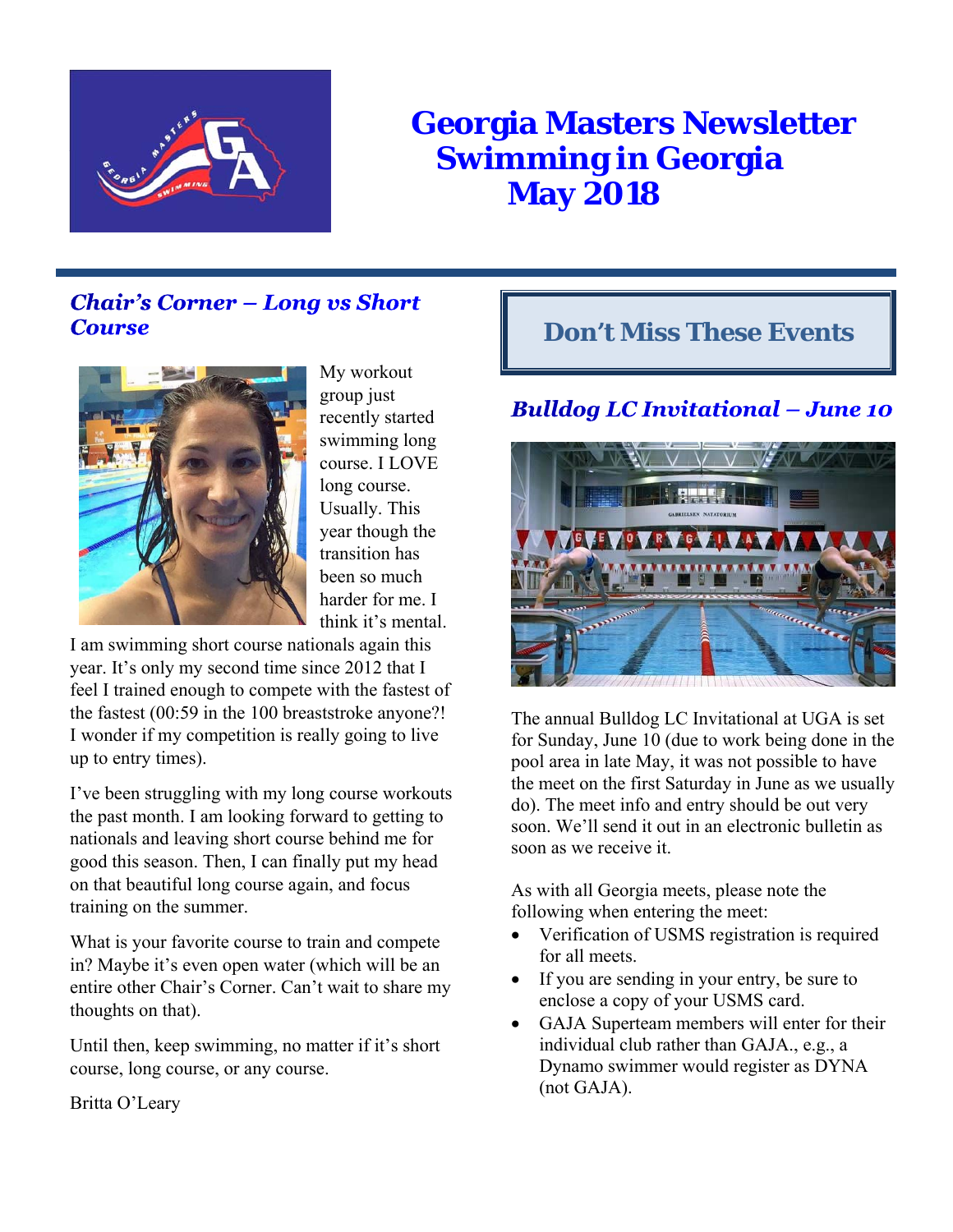# **Georgia Masters Swimming Construction Construction Construction Construction Construction Construction Construction Construction Construction Construction Construction Construction Construction Construction Construction C**

- Heats for this meet are run by time only. Men and women are combined in heats according to time.
- Relays are deck seeded-do NOT list a relay as one of your individual events!

This meet is part of the 2018 Georgia Grand Prix. For questions, contact meet director **Craig Page** at craigwpage@gmail.com

# **Swim Across America Clinics**



Swim Across America is offering two pool stroke clinics and two open water clinics this summer in preparation for the upcoming Swim Across America Open Water event on September 22 at Lake Lanier. All proceeds go to support the Aflac Cancer Blood & Disorders Center and the Children's Healthcare of Atlanta. Below are the dates for these clinics:

- June 24 Pool stroke clinic 10:30-12 Noon  $\omega$ Georgia Tech - \$35
- August 26 Open Water clinic -10:30-12 Noon @ Lake Lanier - \$50
- September 9 Open Water clinic 10:30-12 Noon @ Lake Lanier - \$50

You can sign up on the Swim Across America website at www.swimacrossamerica.org

For questions, contact nancytao@swimacrossamerica.org

# **Pan Am Masters Championships** July 28 - August 4



The upcoming Pan Am Masters LC Championships are to be held in nearby Orlando, Florida from July 28-August 4. For open water enthusiasts,

there will also be 1.5k and 5k open water events in Daytona Beach. Remember, there are no Dixie Zone or USMS LC Championships this year to encourage participation at the Pan Ams. We hope to have a big Georgia delegation attending.

For GAJA swimmers who plan to attend, please contact Coaches Chair **Donna Hooe** at  $rdhookingeq1@juno.com$  to let her know your relay availability.

Information on the Pan Am Championships can be found at the Dixie Zone or USMS website.

## **A Note from Coach Donna**

In preparation for the PanAm Games, we will be placing orders for both silicone swim caps with our logo and t-shirts. The t-shirts will be of light weight polyester and will be \$15 for each shirt.

If you want caps with your last name on them there is a minimum order of two. The link for the cap orders is http://store.swimshop1.com/georgia-mastersswimming-silicone-cap-wname-p3440.aspx. You can also order just a single silicone cap without your name as well. Swim cap orders need to be made before **May 27**.

T-shirts orders will be thru me. If you are interested in ordering t-shirts you may send me your order \$15 each and don't forget to include your size. Send your payment and size to:

Donna Hooe 693 Pate Rogers Rd. Fleming, GA 31309

T-shirts will be distributed at the meet since we will have the names on the back. For questions email me at rdhooe $1$ @juno.com.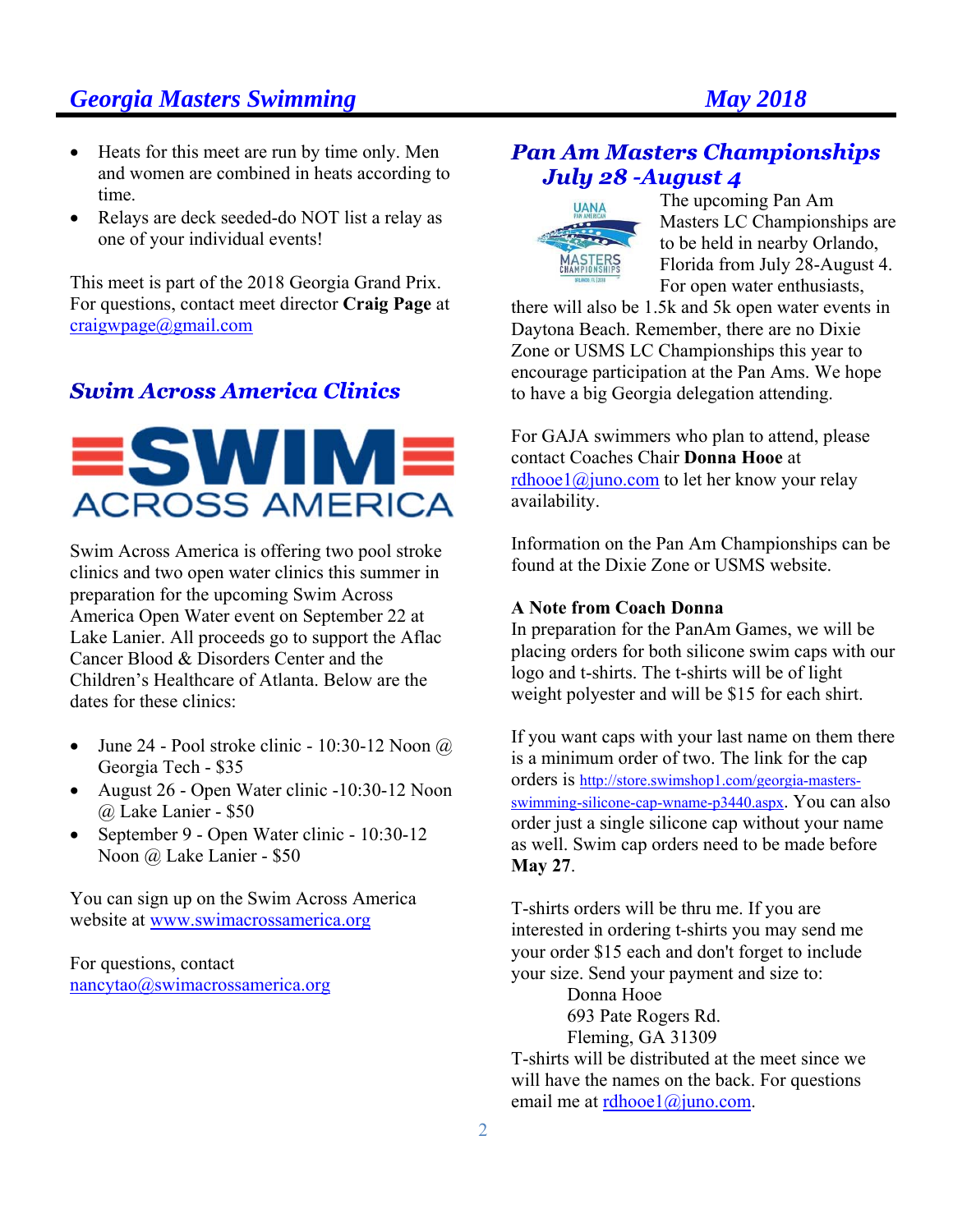# **Georgia 2018 Grand Prix Events**

| February 15-18          | USMS Winter Fitness Challenge:             |  |  |
|-------------------------|--------------------------------------------|--|--|
|                         | 30-minute swim                             |  |  |
| <b>March 17&amp; 18</b> | St Pat SCY $\omega$ Dynamo                 |  |  |
| April 15                | <b>ART</b> Spring Splash                   |  |  |
| June 10                 | Athens Bulldog LC Invitational             |  |  |
| July 21                 | Georgia Games Open Water-Lake<br>Allatoona |  |  |
| <b>July 15-31</b>       | USMS Summer Fitness Challenge 2k           |  |  |
| July 28-Aug 4           | Pan Am Championships-LCM<br>Orlando        |  |  |
| <b>September TBD</b>    | Southside Seals SCY Pentathlon             |  |  |
| November 15-30          | USMS Fall Fitness Challenge: 1 mile        |  |  |
| December 2              | St Nicholas SCM Invitational               |  |  |

Swimmers participating in the Pan Am Championships will receive points for competing, but not for performance. Fitness Challenge events are worth five points. For questions about the Grand Prix, contact **Pat Eddy** at pateddy52@aol.com

# **Meet Recaps**

# **ART Spring Splash Recap -**April 15

Strong turnout as usual for the annual Atlanta Rainbow Trout SCY Spring Splash, held at Georgia Tech on Sunday, April 15, with swimmers participating from all over Georgia and surrounding states in the Dixie Zone. Results can be accessed on our Georgia Masters website at www.georgiamasters.org. Click on 'Meet Results' at the top right of the home page.



Northwest YMCA Grayfins - First Row: Lauren Minchew, Muriel Cochran, and Dodi Thomas; second row: Mark Rogers and Donna Guest; third row: Sam Wodetzki, Wes Ostell and Wendell Tucker

Georgia teams represented at the meet included: Athens Bulldog Swim Club (ABSC), host Atlanta Rainbow Trout (ART), Atlanta Water Jocks (AWJ), Andrew & Walter Young YMCA (AWYY), Concourse Masters (CONC), Dynamo Masters (DYNA), Georgia Killer Whales (GMKW), Great White Shark Aquatics (GWSA), Marietta Stingrays (RAYS), Swim Atlanta Masters (SAMS), Swim Macon Masters (SMM), Southside Seals (SSS), Tidal Wave Masters (TWMS), Windy Hill Aquatics (WHA), and Northwest Y Grayfins (YGF).

Congratulations to the following High Point winners: **18-24** Phoebe Edalatopour/ART JR Douglas/ Athletes Without Limits **25-29**  Lauren Minchew/YGF Jamel Grooms/ART **30-34**  Dan Snyder/UC45 **35-39**  Marcela Chavez/GMKW Daniel Lotano/Palm Beach Masters **40-44**  Malena Hankins/AWJ Matthew Mills/SAMS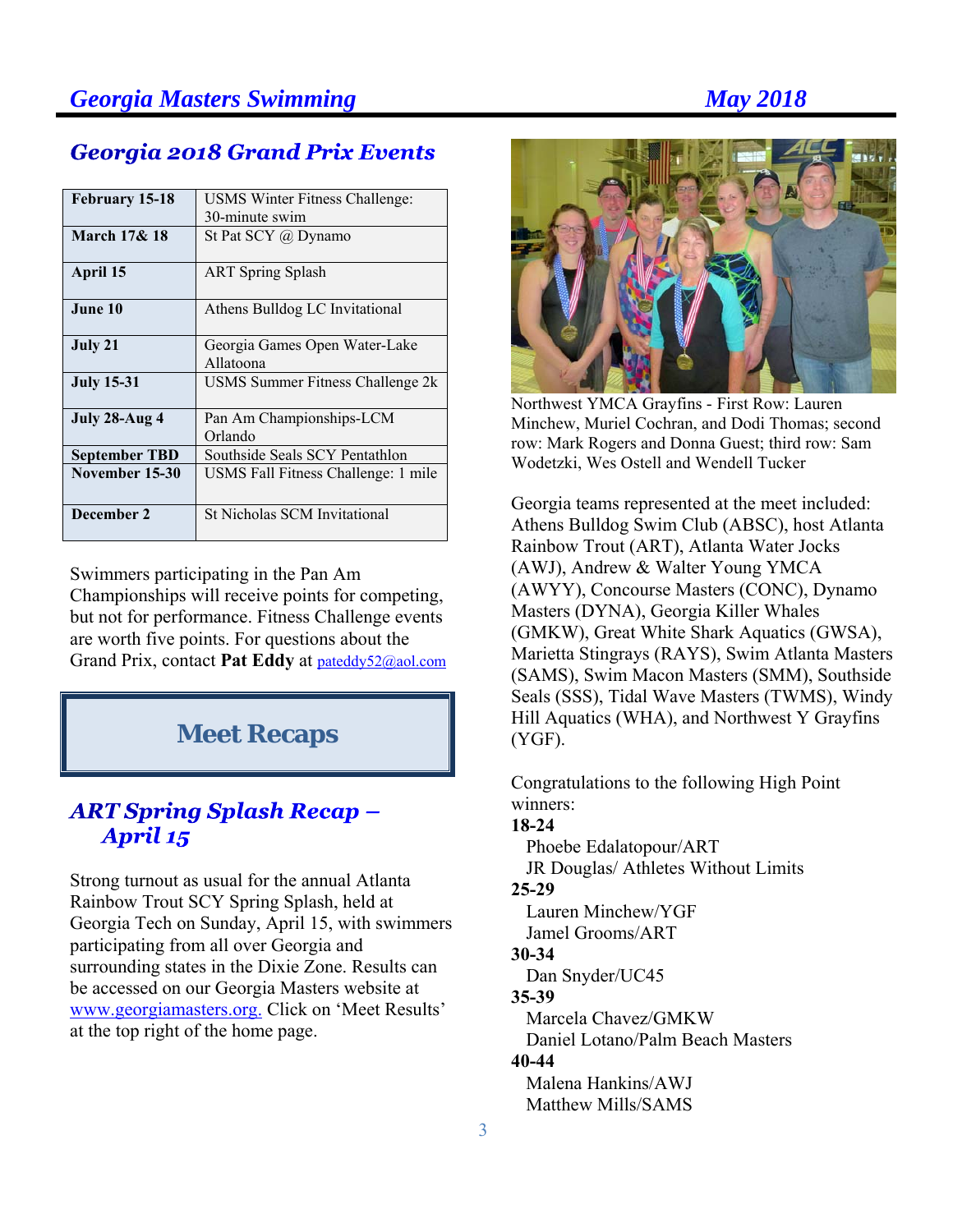# **Georgia Masters Swimming Community Community Community Community Community Community Community Community Community Community Community Community Community Community Community Community Community Community Community Commun**

### **45-49**

 Cathy Jones/GMKW Mike Gaw/GMKW

## **50-54**

 Marianne Countryman/GMKW Mark Rogers/YGF

#### **55-59**

 Muriel Cochran/YGF Elaine Krugman/GMKW Andy Dyer/AWJ

## **60-64**

 Ginger Penn/GMKW Rob Copeland/SSS

#### **65-69**

 Rebecca Hamilton/GMKW Joe Reid/GMKW

#### **70-74**

 Dodi Thomas/YGF Dave Preuninger/Greenville Masters **75-79** Judith Haase/GMKW Craig Ray/GMKW

## **80-84**

Earl Ferguson/GMKW

## Thanks to **Sean Fitzgerald, Shayne Lastinger**,

and all of the Trout volunteers who helped to put this meet on. We are deeply grateful to the Atlanta Rainbow Trout for giving our Georgia LMSC two successful regional meets each year!



Muriel Cochran & Elaine Krugman – Tied High Point Winners – 55-59



Spring Splash High Points Winners

# **Alabama Senior Olympics**

Four swimmers from Georgia Masters competed at the Alabama Senior Olympics, a qualifying meet for the 2019 National Senior Games that will be held in Albuquerque next June. Lesley had to leave before the group photo was shot, and Bob hadn't yet received all of his gold medals. Here's the medal count:

 Bob Cutrone- 4 Golds Lesley Landey- 4 Golds Stacy Fox- 5 Golds, 1 Silver Elaine Krugman- 6 Golds



Elaine Krugman, Bob Cutrone, Stacy Fox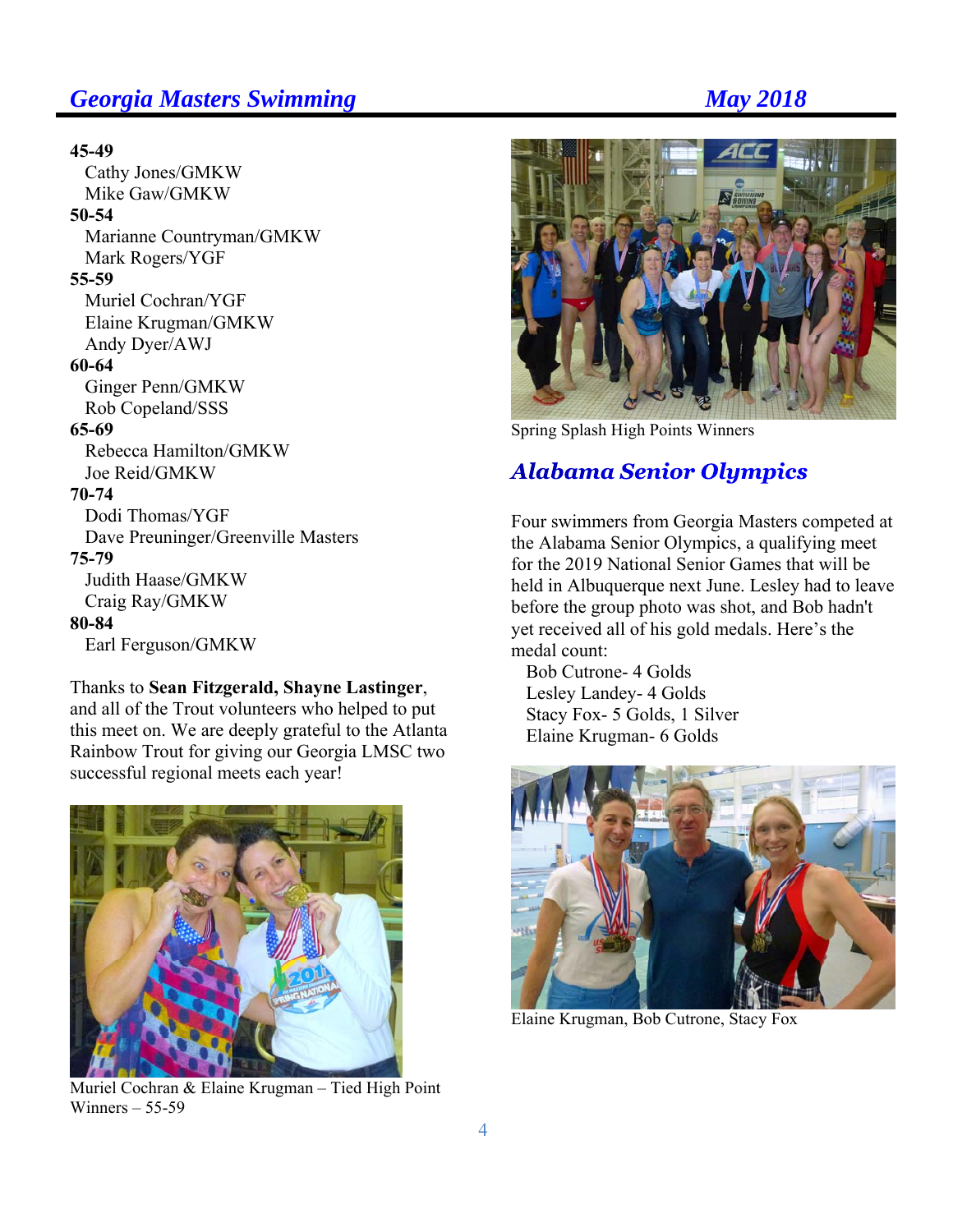# **Georgia Masters Swimming Community Community Community Community Community Community Community Community Community Community Community Community Community Community Community Community Community Community Community Commun**



Leslie Landey

# **Other News**

## **Swimmer Profile - Cathy Jones** By Elaine Krugman

If I could choose to emulate (and, believe me, I have tried) the stroke of one of my Killer Whale teammates, it would be Cathy Jones's butterfly and, she is a backstroker! See her swim butterfly, though, and you would have to agree she has a beautiful stroke, even when she races the fly leg of a 400 meter medley relay, right after competing in the 200 Meter Backstroke. I will never forget when **Malena Hankins** led off in backstroke, I swam the breaststroke leg, and then I watched Cathy nail the fly leg of that relay in 2013 at the UGA long course meet, before **Ashley Grindlay** brought it home. We ended up ranking  $4<sup>th</sup>$  in the country, thanks in part to Cathy being willing to jump into the toughest leg of the relay following her 200 race.



That's Cathy in a nutshell; always willing to swim relays when needed, even when it follows a tough individual event—which seems to happen at every meet! As a result, she has made the USMS Top Ten in relays 17 times, in addition to her six individual Top Ten swims.

Although Cathy is a 21-year veteran of the Georgia Masters Killer Whales, she is still a relative youngster in the 45-49 age group. Unlike many of us who leave the sport for several years before returning to the pool (it was 31 years for me), this avid swimmer had only left the pool for five years after graduating from Pomona College, in California, and leaving her collegiate swim days behind.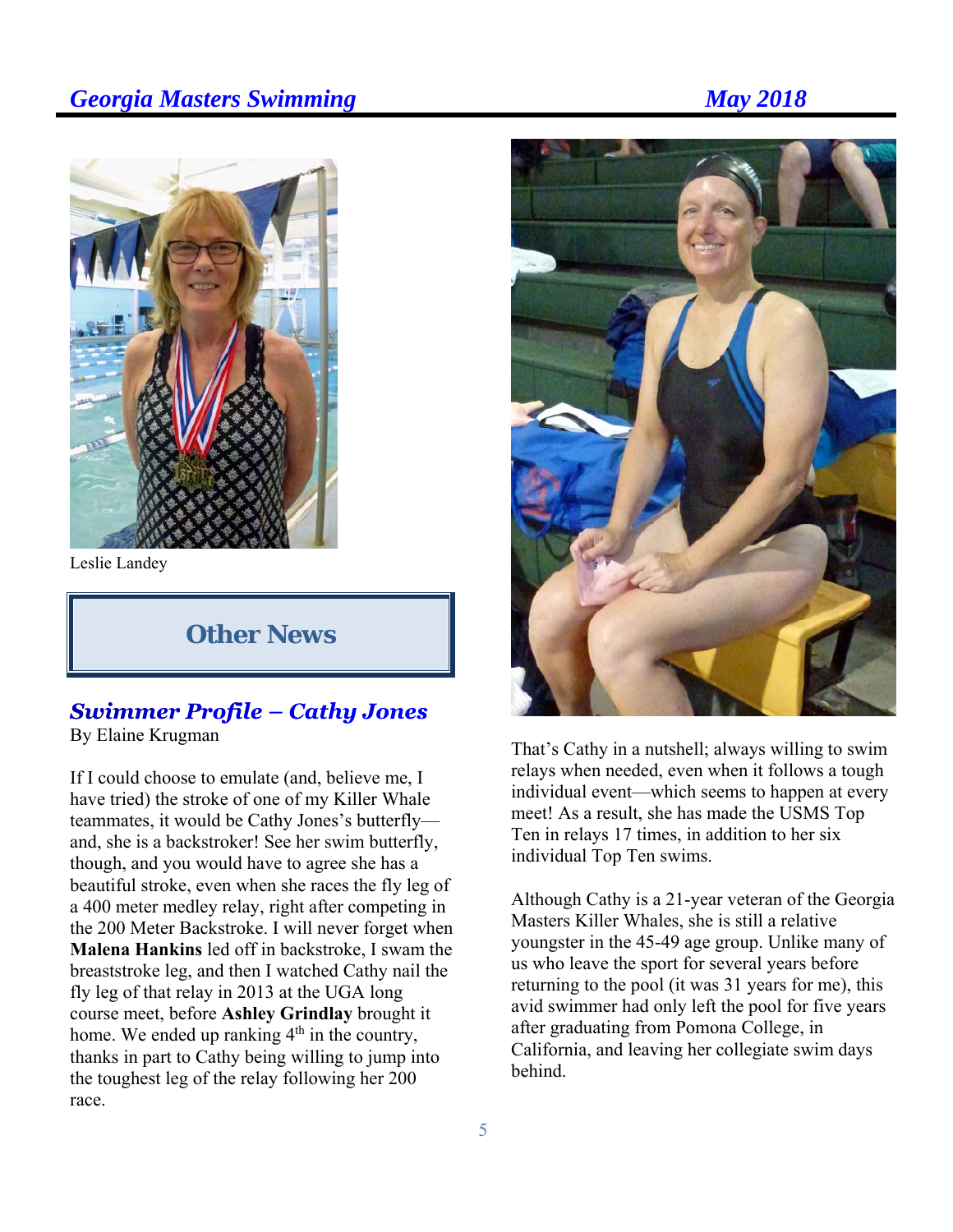# **Georgia Masters Swimming May 2018**

It was events surrounding the 1996 Summer Olympics in Atlanta that first inspired Cathy to return to the pool. "I volunteered at a test event for the Olympics in 1995, and I volunteered at the Pan-Pacifics. There was a Masters meet right around then, but I didn't even know about Masters. I remember meeting **Lisa** (Watson) and finding out about it…"

Cathy's return to swimming was easy for her. "I didn't really have difficulties coming back [to swimming], because I was still young," she explained, adding, "I swam for a while, but then I took time off to have a kid. It's hard to come back after you have a kid; you have to find the time." Another much more serious challenge kept Cathy from the pool. As she explained, "Not many people know this, but when my son was 2 years old, I had breast cancer. I stopped swimming for a year or two. I know a lot of people go through that, but to come back afterwards, the advice I have is to just keep doing it. I had been at Nationals in Savannah in 2004, and I found [a lump] a week later, but I kept telling myself, 'It can't be anything, because I was just at Nationals. I'm a Nationals swimmer, and I got second place at Nationals. This can't be anything. It didn't go along with being a good competitive swimmer and having cancer at the same time. In my head, it didn't make sense."

Thanks to being a high-level competitor in top swimming condition, Cathy was able to heal faster after her successful breast cancer surgery. "My oncologist tells me she uses me as an example to all her other patients. I like that!"

Returning to swimming following her bout with cancer was difficult, however, because she had lost a lot of time in the pool from not being able to train during her treatments and recovery from surgery. "It was tough to build back up. I had stopped at such a high level, and then had all that time off where I couldn't do much of anything. After my surgery, I lost some range of motion, and it took a while to get it back," she said, adding that it was

two to three years before she was able to swim at her top level again. "Five years later, I had reconstructive surgery, and it was really hard coming back after that, because I lost range of motion, and it was much more noticeable. I felt like a crab swimming, because I couldn't move my arm," she explained. Swimming was good therapy for Cathy, though, because she felt like she was back to being a "…normal person. I wanted to be normal again."

When I asked my teammate why she first joined Masters, and then returned after having her son and again after recovering from breast cancer, she replied, "I missed [swimming]. I missed the competition, and I missed the camaraderie." Cathy had competed in swimming from the age of nine all the way through college, so it was a lifestyle she had known and enjoyed almost her entire life.

What she didn't remember about her earliest swimming days, though, was competing against a now-famous childhood teammate back in California. "My mom remembers **Janet Evans** beating me in the 50 free by over half a lap." Yes, *that* Janet Evans!

Although Cathy didn't have Olympic dreams like Janet when she first returned to swimming and joined Masters, she had hoped to be able to swim the same times she swam in college. Reality set in, however, when it occurred to her that swimming six days per week (like she had in college) wasn't going to happen. Instead, Cathy is only able to work in three days per week as a Masters swimmer, averaging 3,500 yards per workout. On Saturdays, she trains with the Killer Whales, and then on her own twice per week. In addition, this elementary school teacher works in an occasional run or walk, a stationary bike ride, playing tennis, or a weekly "boot camp" workout.

Over the years, Cathy's race goals have also met with a dose of reality, just like it has for all of us as we age up and then out of competition age groups.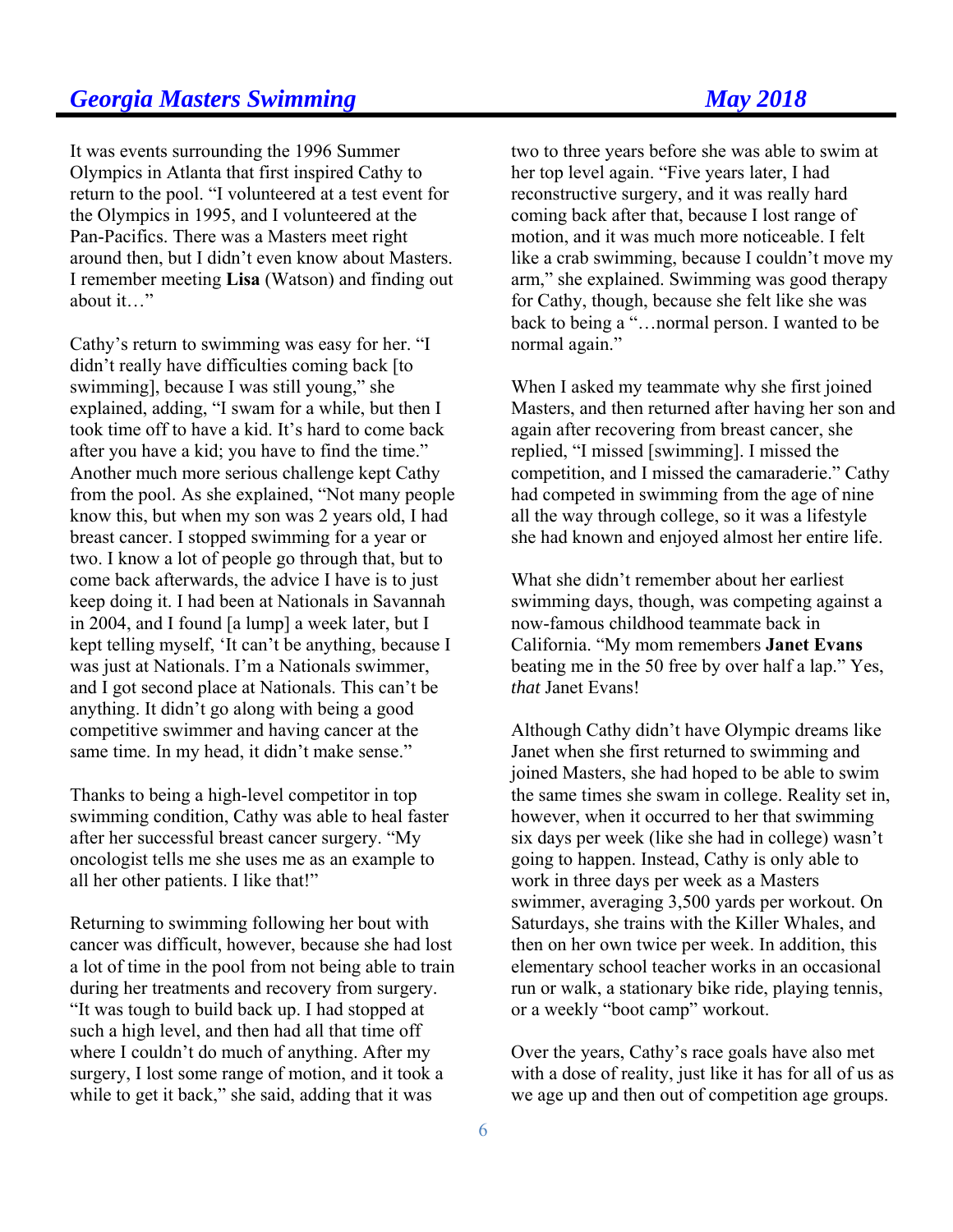# **Georgia Masters Swimming May 2018**

"When I [returned to swimming], I was younger than most Masters swimmers, so when I would go to meets, I would be winning, because everybody was older than me. You're winning, and you look like you're doing really well, but then you look at your times, and you're slower. You have to change your mindset. You can't look at your times, because you're going to be getting slower."

Still, this competitive swimmer does have a goal in mind. "I would like to try to do better than I did last year and slow the slide, I guess!"

I asked Cathy what advice she had for other swimmers who want to achieve their goals. "You have to keep doing it. Keep going, and if you keep doing it, you're going to get better. Look for little milestones," she advised.

What is it about Masters that has kept Cathy "doing it" for over twenty years? "I enjoy the people. Everybody is so nice everywhere we go. Even up in Cleveland (where she attended a swim meet while on vacation), I didn't know anybody there, but everybody was so friendly. Swimmers are so nice! In [the sport of] running, you have the super good serious runners, and then the regular people; and, they don't really mix. But, in swimming, everybody likes everybody. They're friendly to each other and give each other advice. At the Auburn meet, I was sitting with a team from Montgomery, and their coach was giving me tips on the 200 Breaststroke. I had never met him before!"

Looking back over her twenty years in Georgia Masters, there are some favorite memories about the people who make Masters so enjoyable for her. As she remembered, "We used to have the [Southside Pentathlon Swim Meet] in Peachtree City. After the meet, we would go to Karol (Welling)'s house and have lunch there. We did that for years, and it was always one of my favorite things. I would bring my son (who is now 15) and sit him on the [pool] deck in his stroller and leave

him there while I swam my races. Everybody was so nice, and it was always so much fun."

Since then, her son and husband, have supported her through her swimming and post-cancer journey, something she is most grateful about. "I appreciate my family for supporting me. They'll come to swim meets. My husband will come to Auburn, or they'll both come to Auburn, and they'll sit there for two days just to watch me swim, so that's been very helpful."

Keep on swimming Cathy, especially butterfly! It has been an honor to be your relay teammate with you on several occasions, and something I look forward to doing more of in the future!

# **Elaine's Tip of the Month**

Are you tired of looking tired after a swim workout? Reduce (or eliminate!) raccoon eyes by spreading a thin layer of Vaseline around your eye sockets before putting your goggles on. Not only will the Vaseline help protect your delicate undereye skin, reduce dark circles, and eliminate redness; but, it will also hold your goggles on more securely, especially when diving off the blocks.

## **You Know You're a Swimmer** When...

- You have rings around your eyes unrelated to the amount of sleep you got.
- You critique the way people swim on TV or movies, because their technique is terrible.
- There is nothing worse than a warm pool.
- You know you're a swimmer when your conversations take place in 15 second intervals.
- You find yourself doing random shoulder stretches in your office.
- You can swim longer distances than you could ever run.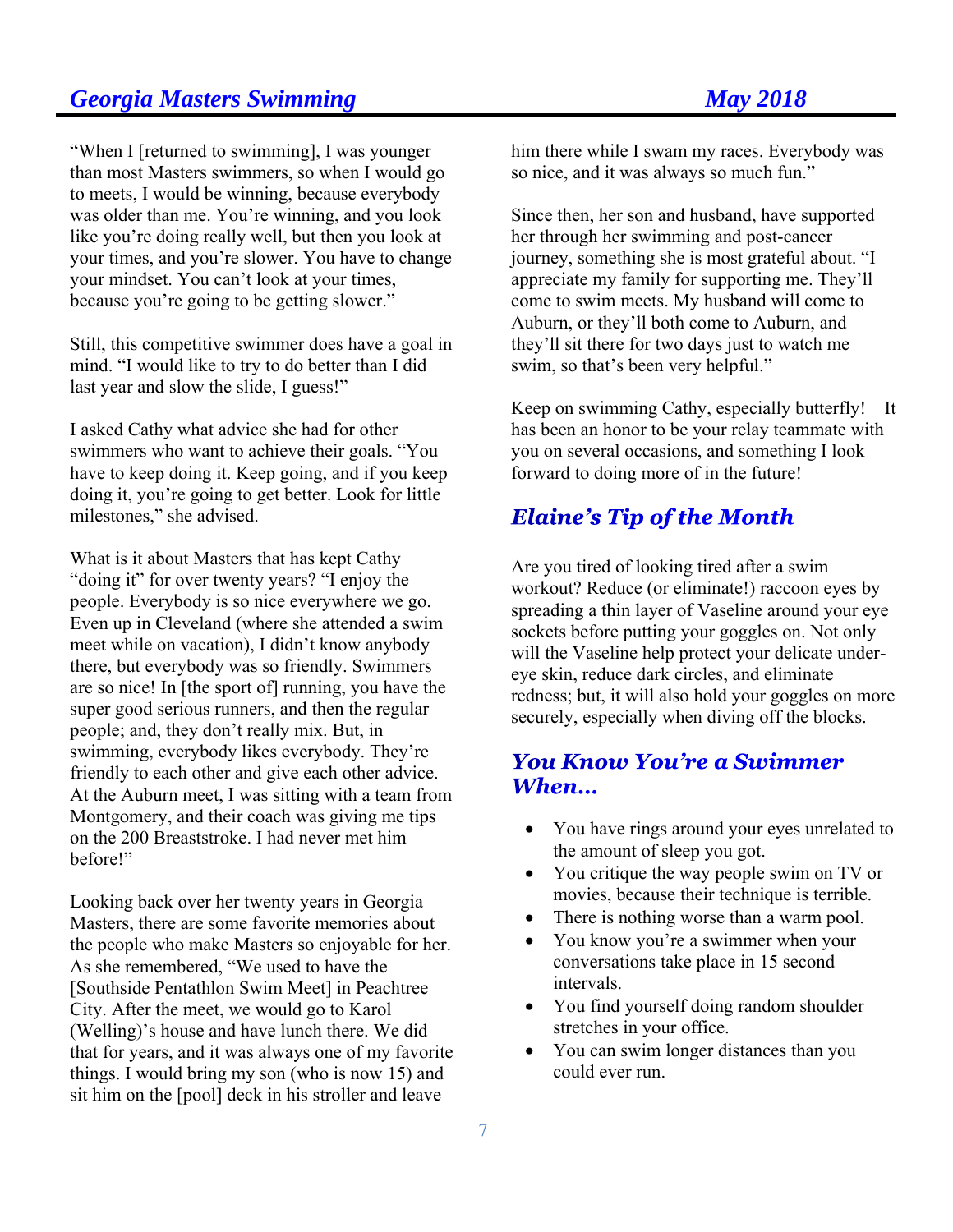# *Upcoming Events*

| <b>June 2018</b>   |                                                 |                  |                                               |  |
|--------------------|-------------------------------------------------|------------------|-----------------------------------------------|--|
| $*3$               | LMSC Conference Call at 7pm; contact Britta     | $\overline{2}$   | Dixie Zone Open Water Championships -         |  |
|                    | at brittaoleary@gmail.com if you'd like to join |                  | Chattanooga, TN                               |  |
|                    | the call                                        |                  |                                               |  |
| $*10$              | Athens Bulldog LC at UGA; contact               | $16-17$          | Greenville, SC - LC                           |  |
|                    | craigwpage@gmail.com                            |                  |                                               |  |
|                    |                                                 | <b>July 2018</b> |                                               |  |
|                    | <b>LMSC Conference Call</b>                     | $*21$            | Georgia Games Open Water                      |  |
| $7 - 8$            | St. Petersburg, FL - LC                         | $15 - 30$        | USMS Summer Fitness Challenge $-2k$ swim      |  |
| $28 - 4$           | Pan Am Masters Championships - Orlando          |                  |                                               |  |
|                    | FL; entry deadline: June 30                     |                  |                                               |  |
| <b>August 2018</b> |                                                 |                  |                                               |  |
|                    | <b>LMSC Conference Call</b>                     | $1-4$            | Pan Am Championships, Orlando, FL - LC        |  |
| 5                  | Pan Am Masters Championships-Open Water         | 18-19            | Clearwater, $FL - LCM$                        |  |
| September 2018     |                                                 |                  |                                               |  |
|                    | <b>LMSC Conference Call</b>                     | $*8$             | Southside Seals SCY Pentathlon-tentative date |  |
| $*8$               | Georgia Masters Annual Meeting-tentative        | $*22$            | Swim Across American Open Water - Lake        |  |
|                    | date                                            |                  | Lanier                                        |  |
| $26 - 30$          | USMS Convention - Jacksonville, FL              |                  |                                               |  |
| October 2018       |                                                 |                  |                                               |  |
|                    | <b>LMSC Conference Call</b>                     | $12 - 14$        | Rowdy Gaines SCM Masters Classic-             |  |
|                    |                                                 |                  | Orlando, FL                                   |  |
| $*28$              | Collins Hill SCM Developmental Meet -           |                  |                                               |  |
|                    | tentative date                                  |                  |                                               |  |
|                    |                                                 | November 2018    |                                               |  |
|                    | <b>LMSC Conference Call</b>                     |                  |                                               |  |
| December 2018      |                                                 |                  |                                               |  |
|                    | <b>LMSC Conference Call</b>                     | $*2$             | St Nicholas SCM Invitational @ Georgia Tech   |  |

Information on these and other Dixie Zone events can be found on the Dixie Zone website at www.dixiezone.org/Meets.htm. \*Dates in red are Georgia LMSC events.

| <b>Swim Websites</b>              |                                                      |  |  |
|-----------------------------------|------------------------------------------------------|--|--|
| <b>ASL Silverking TRI-Masters</b> | Swimasl.com                                          |  |  |
| Athens Bulldog Swim Club          | http://www.athensbulldogs.com                        |  |  |
| <b>Atlanta Rainbow Trout</b>      | https://www.atlantarainbowtrout.com                  |  |  |
| Atlanta Water Jocks               | http://www.atlantawaterjocks.com                     |  |  |
| Chastain Park Athletic Club       | www.ChastainParkAthleticClub.org                     |  |  |
| <b>Columbus Aquatic Club</b>      | http://www.swimhurricanes.com                        |  |  |
| Concourse Athletic Club           | wellbridge.com/concourse-athletic-club/sandy-springs |  |  |
| <b>Cumming Waves Swim Team</b>    | www.cummingwaves.net                                 |  |  |
| <b>Decatur Family YMCA</b>        | ddy.ymcaatlanta.org                                  |  |  |
| <b>DeKalb Aquatics Masters</b>    | http://daqswim.com                                   |  |  |
| <b>Douglas County Stingreys</b>   | douglascountystingrays.org                           |  |  |
| Dynamo Swim Club Masters          | http://dynamoswimclub.com                            |  |  |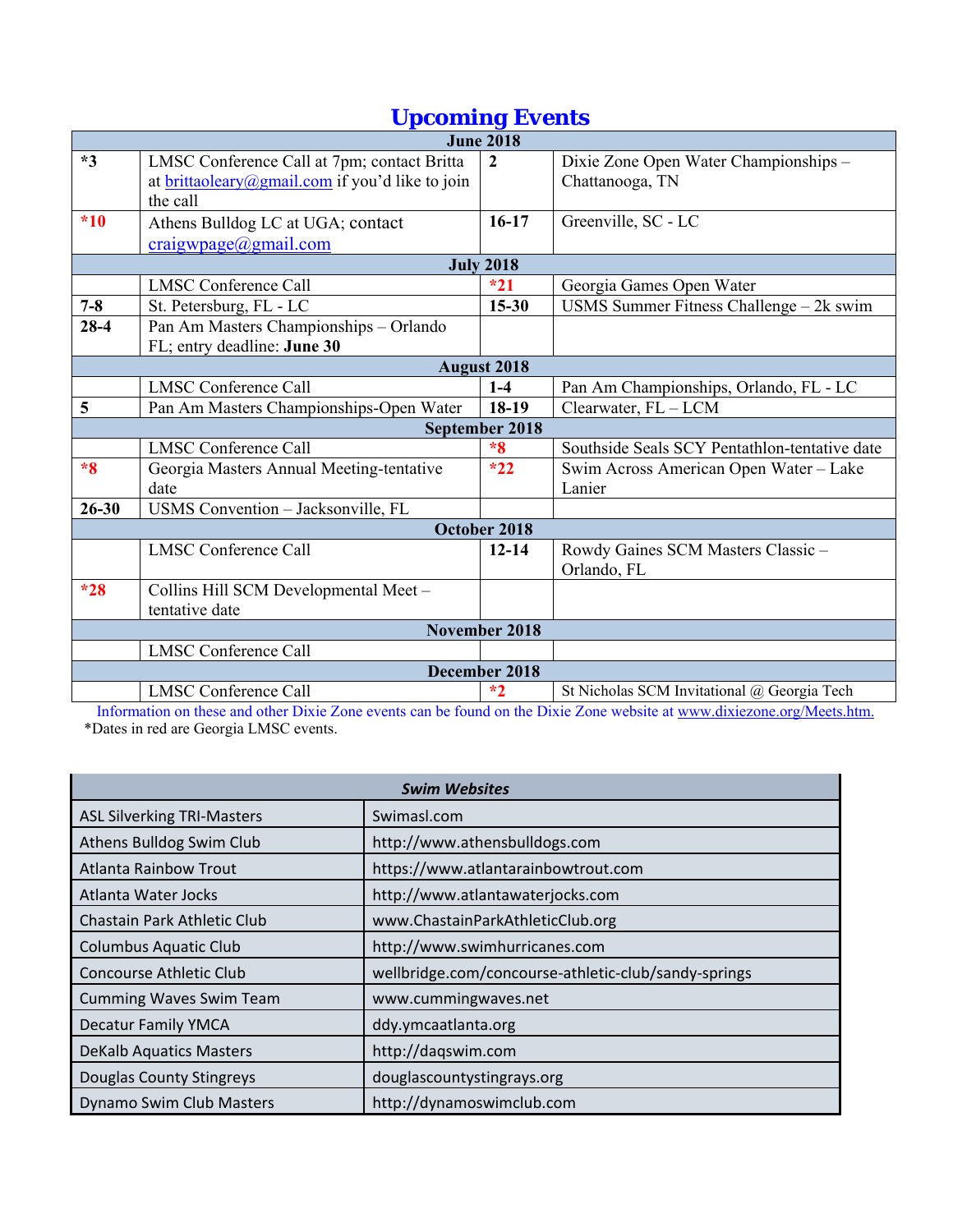# **Georgia Masters Swimming May 2018**

| Fyns                               | http://www.fynsmasters.com                |  |  |
|------------------------------------|-------------------------------------------|--|--|
| <b>Great White Shark Aquatics</b>  | www.gwsaswim.com                          |  |  |
| John P. Thayer YMCA Masters Swim   | Columbusymca.com                          |  |  |
| Savannah Masters                   | http://www.tlb975.wix.com/mastersswimming |  |  |
| <b>Stingrays Masters Swimming</b>  | http://www.stingraysswimming.com          |  |  |
| <b>Swim Macon Masters</b>          | www.swimmacon.com                         |  |  |
| <b>Tidal Wave Masters Swimming</b> | tidalwaveswimming.com                     |  |  |
| <b>Tidal Wave Masters Swimming</b> | tidalwaveswimming.com                     |  |  |
| Windy Hill Athletic Club Masters   | http://www.midtown.com/windyhill          |  |  |
|                                    |                                           |  |  |
| Georgia Masters Swimming           | www.georgiamasters.org                    |  |  |
| <b>USMS Dixie Zone</b>             | www.dixiezone.org/links.htm               |  |  |
| <b>USMS</b>                        | www.USMS.org                              |  |  |

| <b>GEORGIA CLUBS</b>                 |             |                         |                                   |  |
|--------------------------------------|-------------|-------------------------|-----------------------------------|--|
| <b>NAME</b>                          | <b>ABBR</b> | <b>CONTACT</b>          | <b>EMAIL</b>                      |  |
| <b>Atlanta Rainbow Trout</b>         | <b>ART</b>  | Sean Fitzgerald         | seanfit@gmail.com                 |  |
| Atlanta Water Jocks                  | <b>AWJ</b>  | Lorenzo Benucci         | lbenucci@gmail.com                |  |
| Andrew & Walter Young YMCA Masters   | <b>AWYY</b> | Iilonga Thandiwe        | linz.t@mindspring.com             |  |
| John P. Thayer YMCA Masters Swim     | <b>BARM</b> | <b>Scott Balkcum</b>    | sbalkcum@ymcacolumbusga.com       |  |
| <b>Cumming Aquatic Center</b>        | <b>CMMS</b> | <b>Susan Alston</b>     | cac2@cityofcumming.net            |  |
| <b>Concourse Athletic Club</b>       | <b>CONC</b> | Nancy Overheim          | noverheim@wellbridge.com          |  |
| Chastain Park Athletic Club          | <b>CPAC</b> | Jim King                | jimkingusa@gmail.com              |  |
| <b>Cumming Waves Swim Team</b>       | <b>CWGA</b> | <b>Teresa Coan</b>      | swimcummingwaves@gmail.com        |  |
| <b>DeKalb Aquatics Masters</b>       | <b>DAQM</b> | Melissa Wilborn         | daqswim@bellsouth.net             |  |
| <b>Decatur Family YMCA</b>           | <b>DFY</b>  | <b>Beth</b><br>Costello | bethc@ymcaatlanta.org             |  |
| Georgia Masters                      | <b>GAJA</b> | Lisa L Watson           | lisa.watson@ung.edu               |  |
| <b>Gwinnett County Masters Club</b>  | <b>GMAC</b> | Destry Dispain          | destry.dispain@gwinnettcounty.com |  |
| <b>Great White Shark Aquatics</b>    | <b>GWSA</b> | <b>Phil Donihe</b>      | coachphil17@yahoo.com             |  |
| <b>Columbus Aquatic Club</b>         | <b>HURM</b> | Kathy Gramling          | cachurricanes@gmail.com           |  |
| <b>Marietta Marlins</b>              | <b>LINS</b> | Larry Baskin            | larry@larrybaskin.com             |  |
| Life Time Swim Georgia               | <b>LTMS</b> | Alicia Kockler          | ryanbell@msn.com                  |  |
| <b>Stingrays Masters Swimming</b>    | <b>RAY</b>  | lan Goss                | rayscoach@gmail.com               |  |
| <b>Spartans Aquatic Masters Club</b> | <b>SAMC</b> | <b>Kris Kester</b>      | kris@kris-fit.com                 |  |
| <b>Tidal Wave Masters Swimming</b>   | <b>TWMS</b> | <b>Andrew Baer</b>      | swimbaer@comcast.net              |  |
| Windy Hill Athletic Club Masters     | <b>WHA</b>  | Berryhill<br>Keith      | keith.berryhill@windyhillclub.com |  |
| Northwest YMCA Grayfins              | <b>YGF</b>  | <b>Muriel Cochran</b>   | murielcochran@gmail.com           |  |